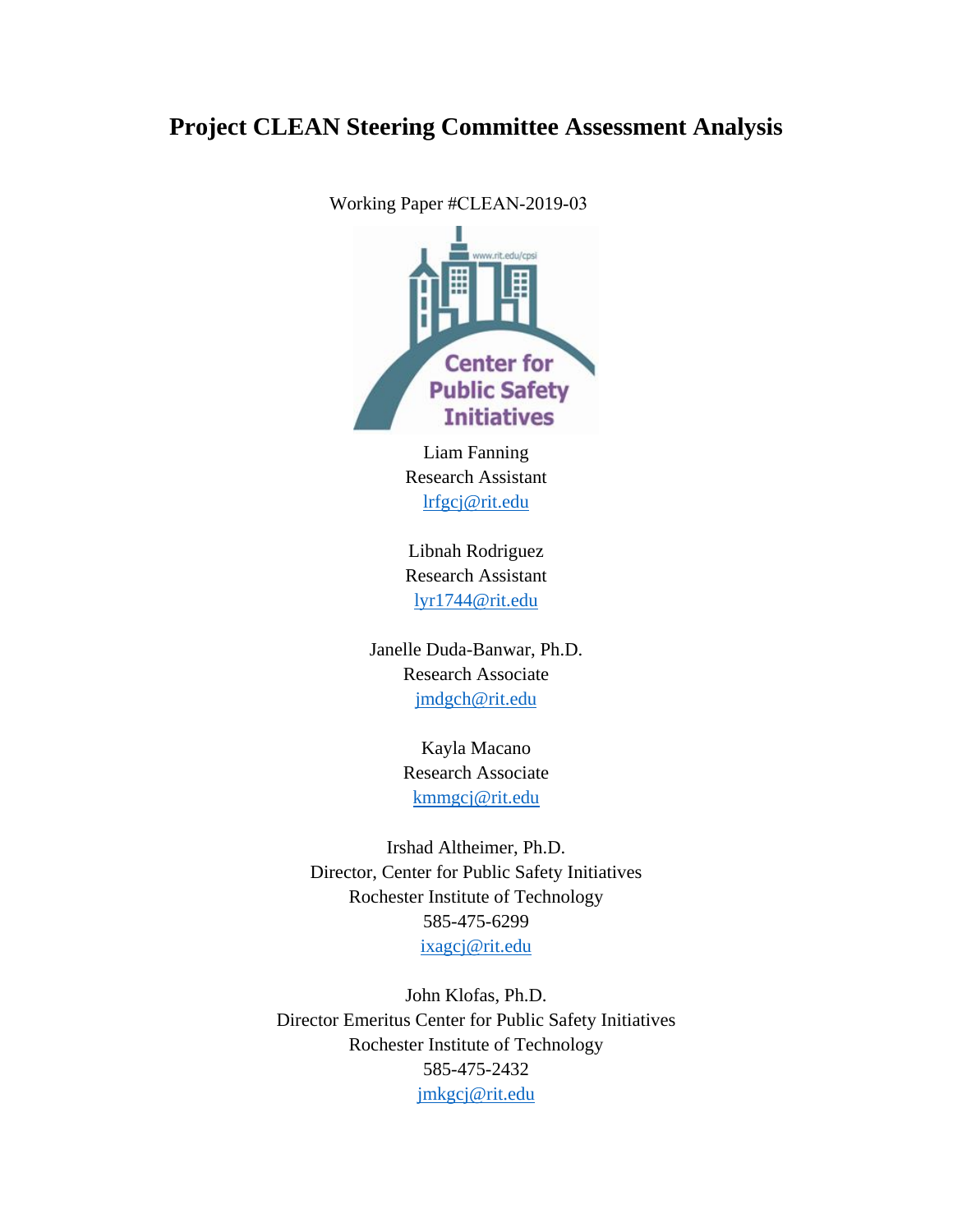### **Introduction**

Project CLEAN is an initiative working to disrupt the open-air heroin market in the El Camino neighborhood (the Northeast Quadrant of Rochester). It also aims to increase the quality of life for residents through evidence-based and community-driven strategies. One strategy is steering committee meetings, convened by Ibero-American Development Corporation.

The Project CLEAN Steering Committee meetings occur once a month and include a variety of partners and stakeholders, including law enforcement, public health, grassroots outreach groups, residents, and businesses. The meetings discuss the project's progress, including planning, implementation, and sustainability efforts. They also include capacitybuilding efforts, data presentations and discussion, specific strategy development, sub-committee break-outs, and sharing recent partner activities and updates.

### **Assessment Forms**

At the end of each meeting, Steering Committee members are given a meeting assessment form (see Appendix A). These forms are used to evaluate attendees' perceptions of meeting performance over time. The assessment forms are divided into two sections. The first section asked attendees to rate the meeting on a scale from very low to very high based on six different criteria. These criteria include productivity, interest, group participation, personal participation, group morale, and personal morale. The second half of the form includes a list of adjectives to describe the meeting. Steering Committee members are asked to circle the adjectives that most closely reflect their feelings of the meeting.

#### **Methods**

To compare the meeting assessments in the beginning of the project to more recent project activities, meeting ratings were divided into two groupings; meeting ratings from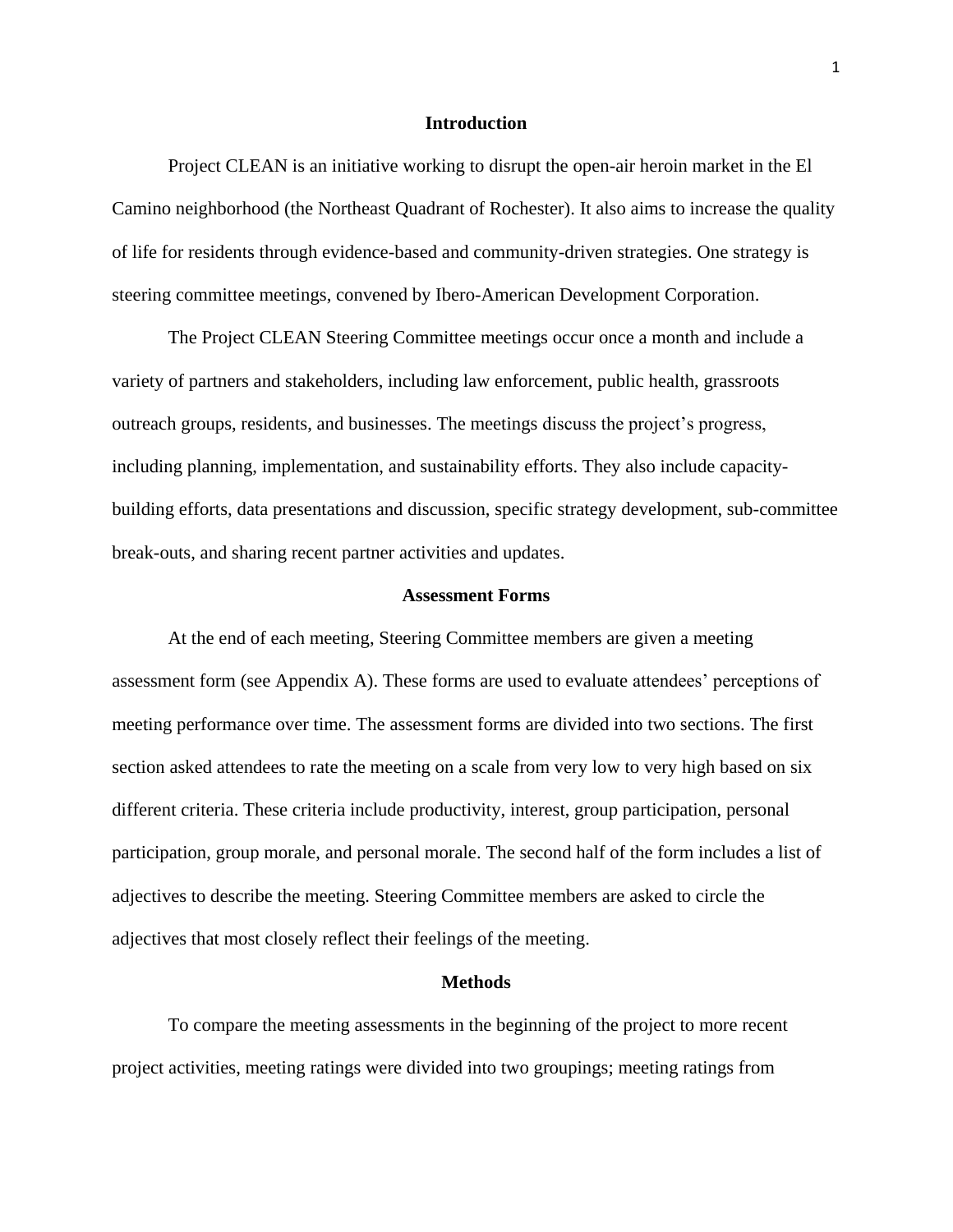February of 2018 through June of 2018 and ratings from July of 2018 through February of 2019. As a note, there were no Steering Committee meetings held during the months of August of 2018 and January of 2019, and although there was a meeting in October 2018, the assessment forms did not get handed out. Overall attendance at these committee meetings declined over time (see dotted trend line in Figure 1 below). Over this time period, there was an average of 22 attendees at each meeting.



*Figure 1. Steering Committee Meeting Attendance* 

## **Results**

Overall, meeting attendees generally rated each criteria either average, high, or very high. Ratings of low and very low were less frequent with some criteria having no ratings of either. For the meetings between February 2018 and June 2018 (Part 1), ratings were fairly high for each criteria. The criteria with the highest ratings were group participation, interest, and productivity. Group participation was frequently rated "very high" and "high" during this time period. Personal participation, on the other hand, had the most mixed ratings suggesting that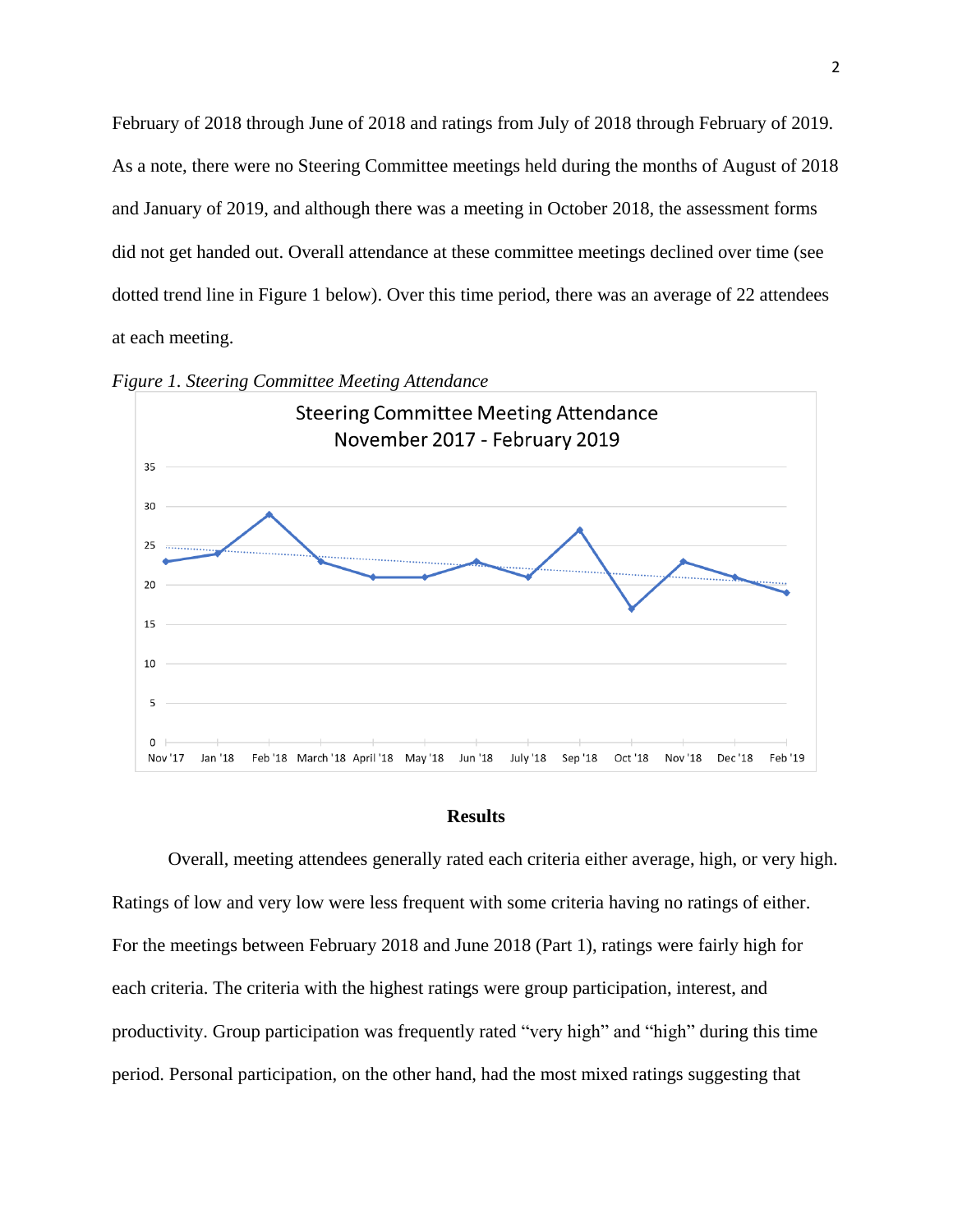individual attendees varied greatly on how much they personally contributed to the meeting discussion and activities. This did not seem to affect overall interest or productivity as interest had the most ratings for "very high" (n=27) while productivity had the most ratings for "high" (n=36) (See Figure 1 for the full results).



*Figure 2: Steering Committee Meeting Ratings: Part 1. February 2018 – June 2018*

For the meetings held between July 2018 and February 2019 (Part 2), overall ratings declined. While ratings of "very high" and "high" were still the most frequent selection for all but one of the six criteria ("average" was the highest rating for personal participation), the frequency of these ratings were not as high as meeting ratings from February 2018 to June 2018. This decline in ratings could be the result of meeting attendee drop off as those that attended the first half of the meetings may have stopped showing up or it could be that fewer attendees completed the meeting assessment forms. It could also be a result of attendee burnout or disinterest. Attendees may feel that the meetings are not getting anything done, as the first year was dedicated to planning, and could be increasingly frustrated with a perceived lack of action. Attendees may also become less committed to the project, causing people to not show up or not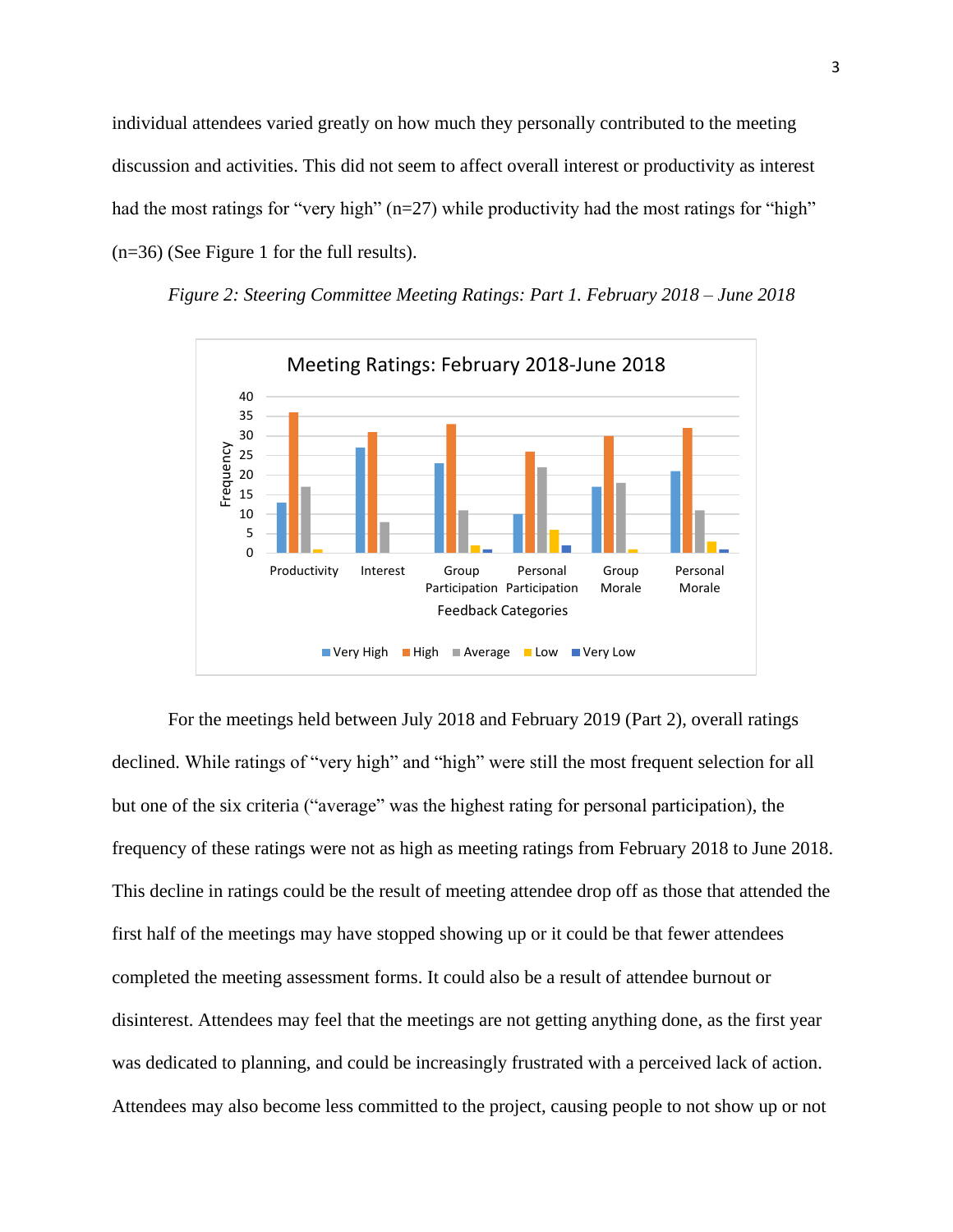participate as much. To better gauge individual perceptions about the meetings, individuals selected adjectives from a list that best represented their assessment of the meeting. This is described in the section below.





**Adjective Descriptors**

To assess meeting performance, the second section of the assessment forms were examined. One way to measure the use of these adjectives is to create a word cloud. The word clouds take the frequency of each adjective selection and sizes them accordingly; the more frequent the adjective is selected, the larger it appears.

The first word cloud was created using meeting assessment forms from Part 1, February 2018 to June 2018; it is shown in Figure 4 below. The second word cloud was created using meeting assessment forms from July 2018 to February 2019 (once again, excluding August 2018, October 2018, and January 2019); it is shown in Figure 5 below.

 $\overline{a}$ 

<sup>1</sup> \*There were no meetings during the months of August 2018, October 2018, and January 2019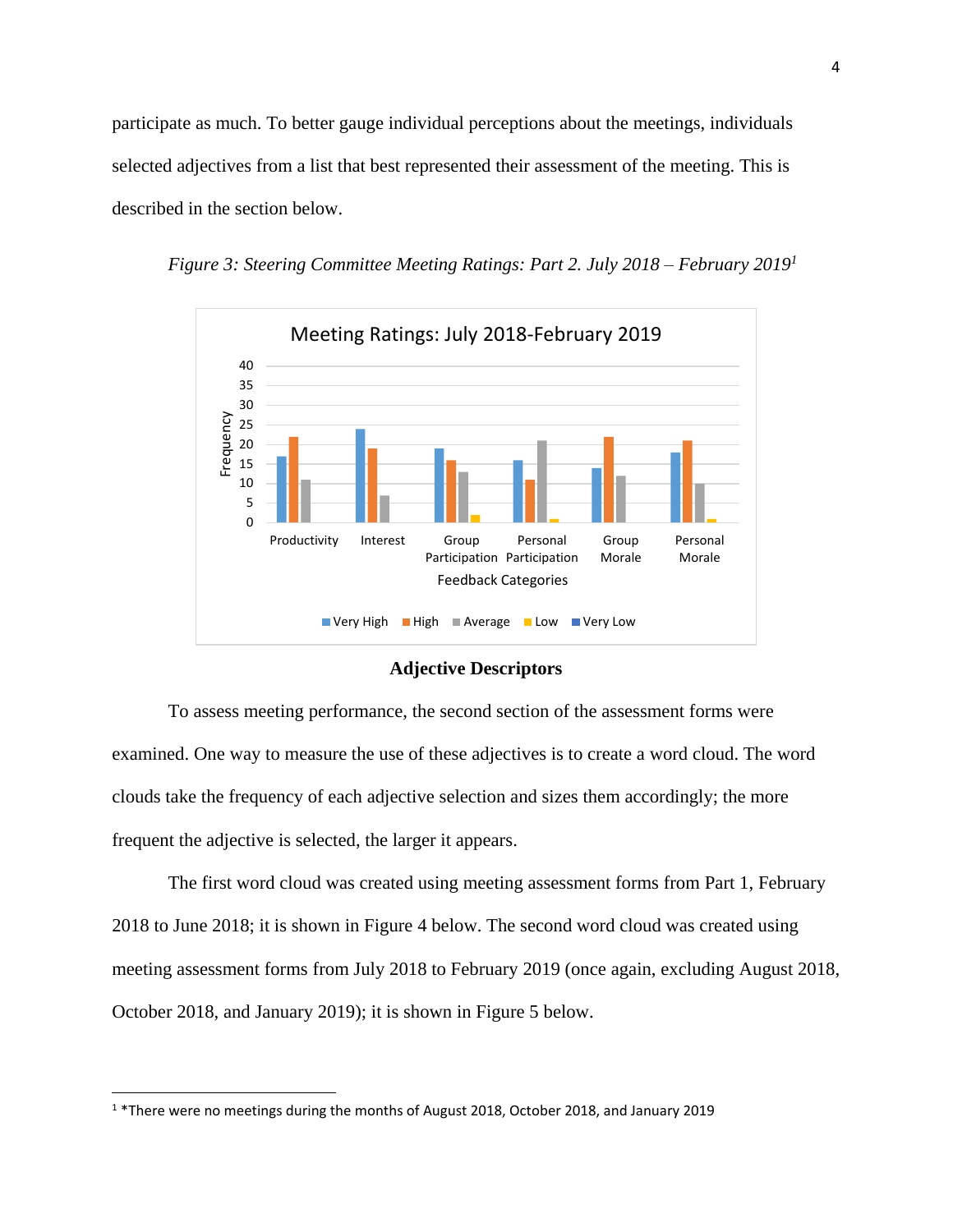*Figure 4. Part 1 Word Cloud, February 2018 – June 2018.* 



For the first five months of the steering committee meetings, members described the meetings

more positively; the most frequently used descriptions were thought-provoking, informative, and

valuable.

*Figure 5. Part 1I Word Cloud, July 2018 – February 2019.* 



Steering Committee members used more negative adjectives, compared to the first five months of the meeting. Moreover, the frequency table (see Appendix B) shows that thought-provoking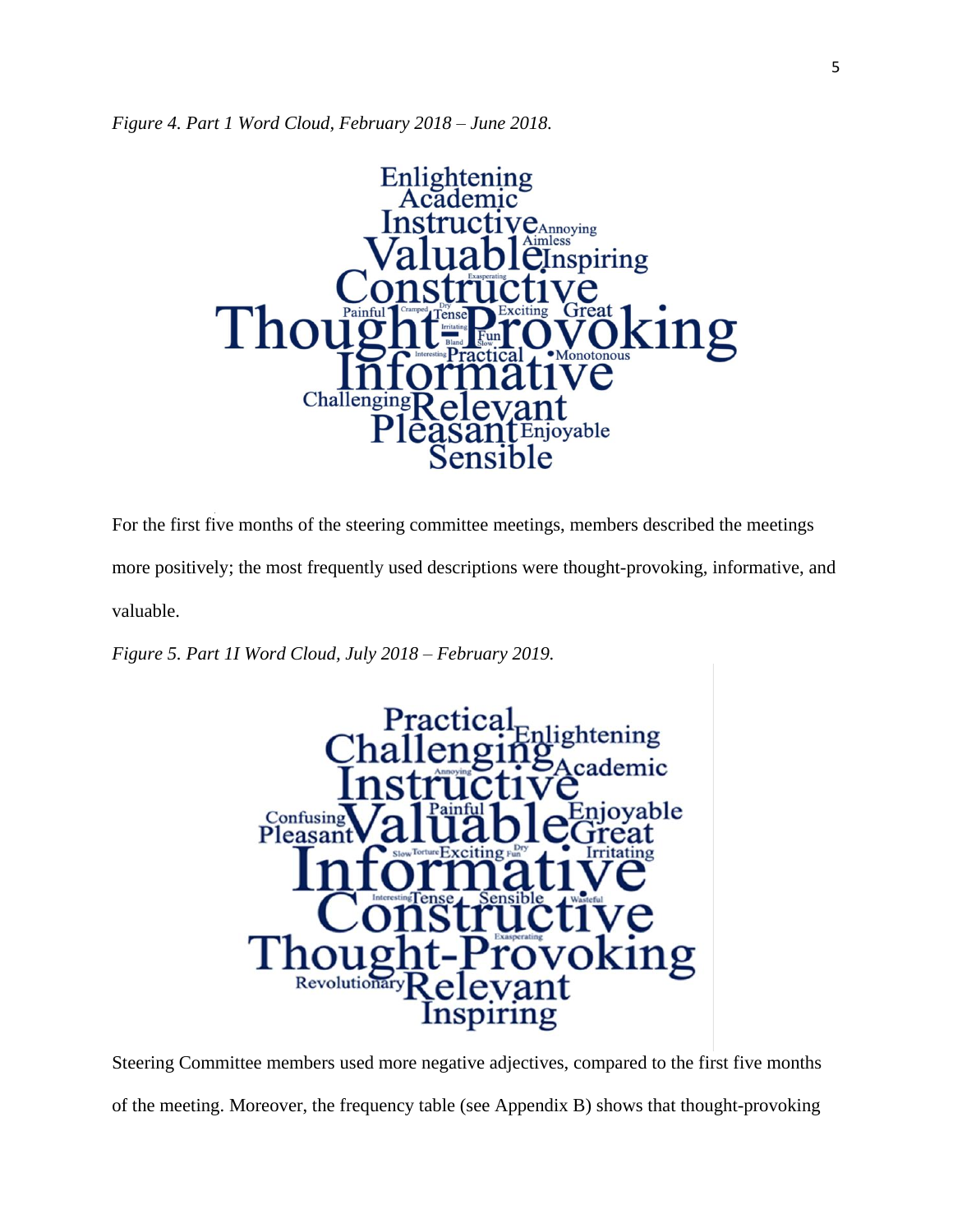dropped substantially from being selected 41 times in Part 1, to 18 times in Part 2 (a 56% decrease). Some of this may be due to the decrease in overall meeting attendance. This word cloud analysis shows that steering committee members perceived the meetings to be informative, valuable, and constructive consistently throughout the year.

### **Discussion and Limitations**

This word cloud analysis has limitations that should be considered. One being, the mode in which these meeting assessment forms are administered. These meetings can go over time which results in individuals rushing out the door. This likely results in fewer meeting assessment forms completed that can provide beneficial feedback. A solution to this problem could be handing out the meeting assessment forms with the agenda at the beginning of the meetings. If members decide to leave early, an individual can stand by the door to collect them as they leave.

The Project CLEAN subcommittee meetings were set up to help involve Steering Committee members in the planning and carrying-out of interventions in the El Camino neighborhood, beyond the monthly Steering Committee. There is a need for individual participation and group collaboration as it will take a coordinated effort to tackle the problems associated with the open-air heroin market. It is for these reasons that the feedback from these assessment forms is so important. Ensuring that meetings are affective on both individual and group levels will help with individual buy-in to the activities and goals of Project CLEAN. With the feedback from these assessment forms, meetings can be improved, leading to more effective community strategies and action.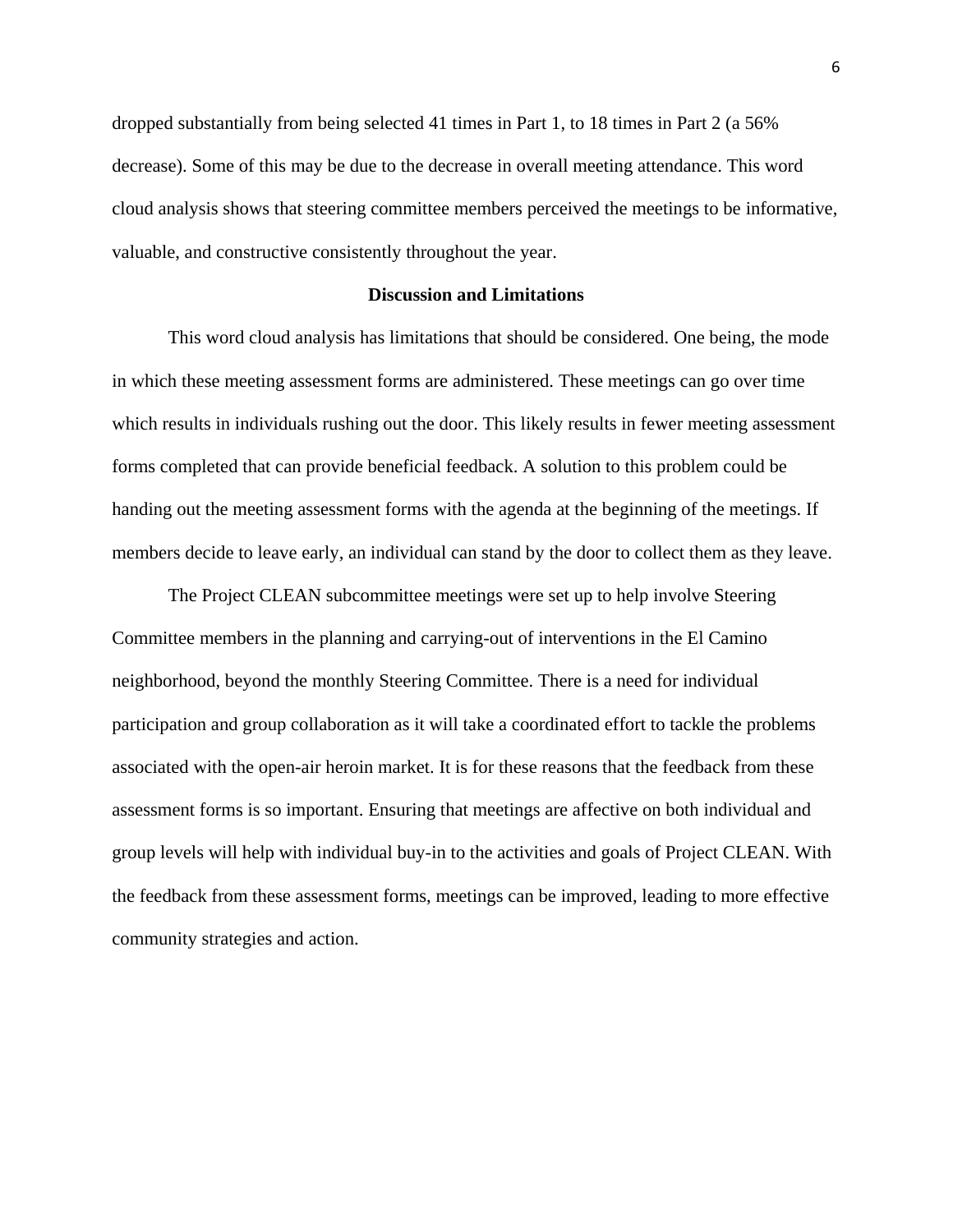# **Appendix A**

# Meeting Assessment Form

| Check $(\checkmark)$ the appropriate box: |           |             |         |     |          |  |
|-------------------------------------------|-----------|-------------|---------|-----|----------|--|
|                                           | Very High | <b>High</b> | Average | Low | Very Low |  |
| Productivity                              |           |             |         |     |          |  |
| <b>Interest</b>                           |           |             |         |     |          |  |
| <b>Group Participation</b>                |           |             |         |     |          |  |
| Personal Participation                    |           |             |         |     |          |  |
| <b>Group Morale</b>                       |           |             |         |     |          |  |
| Personal Morale                           |           |             |         |     |          |  |

# Circle all the adjectives that describe today's meeting:

| Academic     | Challenging       | Tense     | Pleasant     | Slow                 | Exasperating  |
|--------------|-------------------|-----------|--------------|----------------------|---------------|
| Enjoyable    | Valuable          | Dry       | Painful      | Unfair               | Revolutionary |
| <b>Fun</b>   | Hopeless          | Bland     | Informative  | Practical            |               |
| Torture      | Annoying          | Confusing | Exciting     | Thought<br>Provoking |               |
| Instructive  | Inspiring         | Pointless | Enlightening | Irrelevant           |               |
| Sensible     | Irritating        | Relevant  | Great        | Aimless              |               |
| Constructive | <b>Monotonous</b> | Wasteful  | Unpleasant   | Uninformative        |               |

Any other feedback or suggested adjectives: